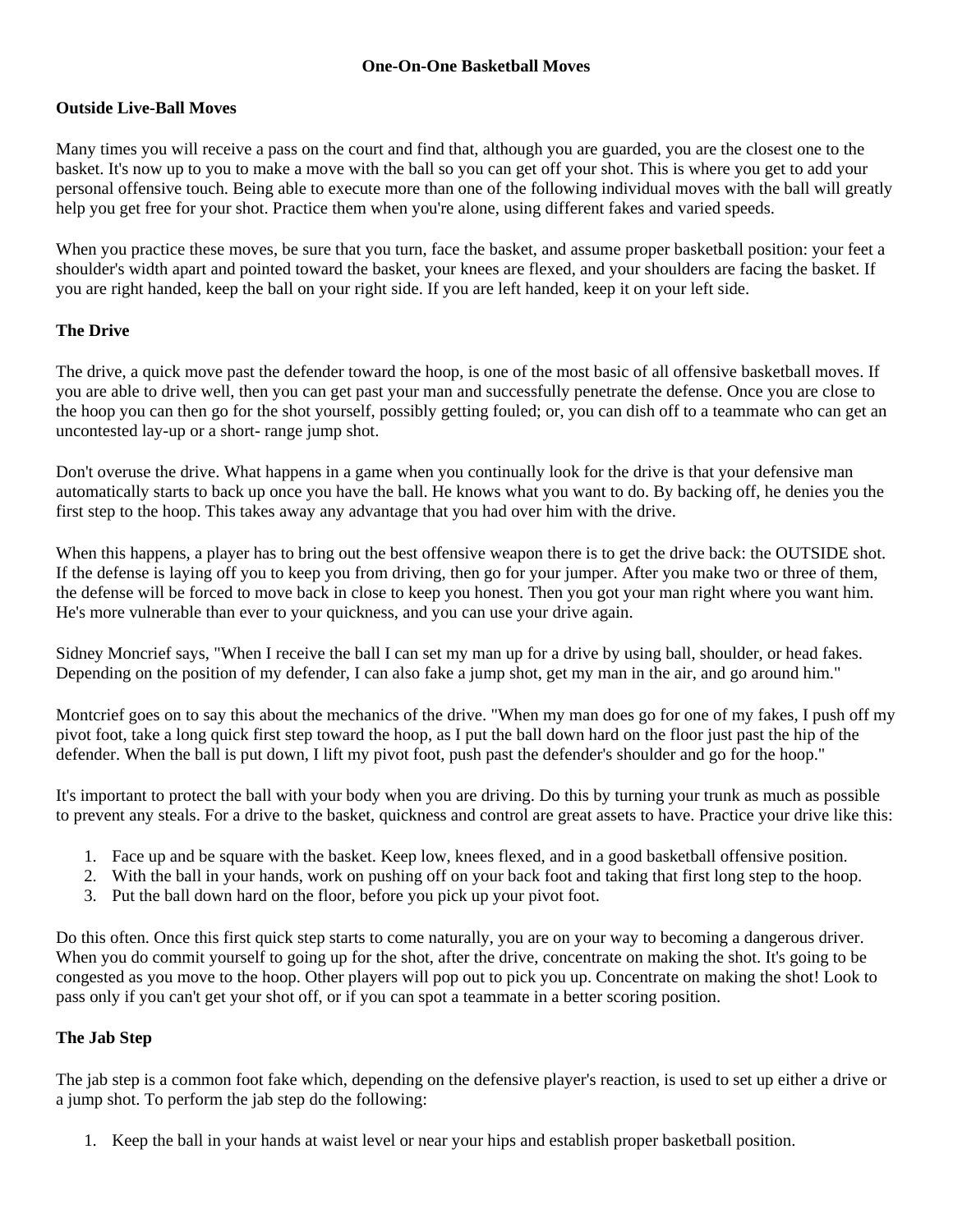- 2. Take a short, hard step (10 inches or less) toward the defensive man. At the same time, fake the dribble by bringing the ball down outside your knee.
- 3. Pause slightly to see the reaction of the defensive player.
- 4. If the defender lunges toward you, quickly take a longer step with the same foot and simultaneously push the ball out and drive right around his hip. (To get this move down in your mind, think of it as a one-two count move with a split second stop in the middle.

OR

When you make the jab step move and your defensive player plays you for the drive (he backs up and blocks your path), your next offensive possibility is to take a jump shot. You can do this by first, pulling back your lead foot and then going up for the shot.

It's important when you are going to make a jab step that your first step not be too long. Secondly, remember to keep in a crouched position with your knees bent. This coiled position assures you enough power to make the drive or jump shot.

# **The Rocker Step**

The rocker step is a quick head-and-shoulder fake you can use to set up a drive. It begins just like the jab step. Do the rocker step as follows:

- 1. Keep the ball in your hands at waist level or near your hips and establish proper basketball position.
- 2. Take a short, hard step (10 inches or less) toward the defensive man. At the same time, fake the dribble by bringing the ball down outside your knee.
- 3. Once you see he hasn't been fooled, pull back to your original position.
- 4. When your defensive man moves toward you again, drive past him, using the same jab foot (think of this as a three-count move : jab step; rock back to your original position; powerful step and strong dribble past the hip of your defensive man.

# **The Rocker Step, Shot Fake, And Drive**

This move is an elaboration upon both the previous moves. Perform it as follows:

- 1. Keep the ball in your hands at waist level or near your hips and establish proper basketball position.
- 2. Take a short, hard step (10 inches or less) toward the defensive man. At the same time, fake the dribble by bringing the ball down outside your knee.
- 3. Once you see he hasn't been fooled, pull back to your original position.
- 4. Fake a jump shot with your arms and ball by bringing the ball up to the level of your head as you would in the first phase of the jump shot.
- 5. Once your defender is taken in by your fake and moves toward you to block your jump shot, make an explosive drive and go right around him.

As with all these individual moves, it's important to maintain a crouched position when you make your fakes and when you go around your defender. If you straighten up, you will lose the power and quickness which makes these moves so effective.

# **The Crossover Step**

Often the defensive player will overplay you to your strong side. In this case, the crossover step and the ability to dribble equally well with either hand will help you out of this defensive overplay.

To make this crossover step to the left, take the following steps:

1. Make a short hard jab step in the direction of the defensive player with your right foot.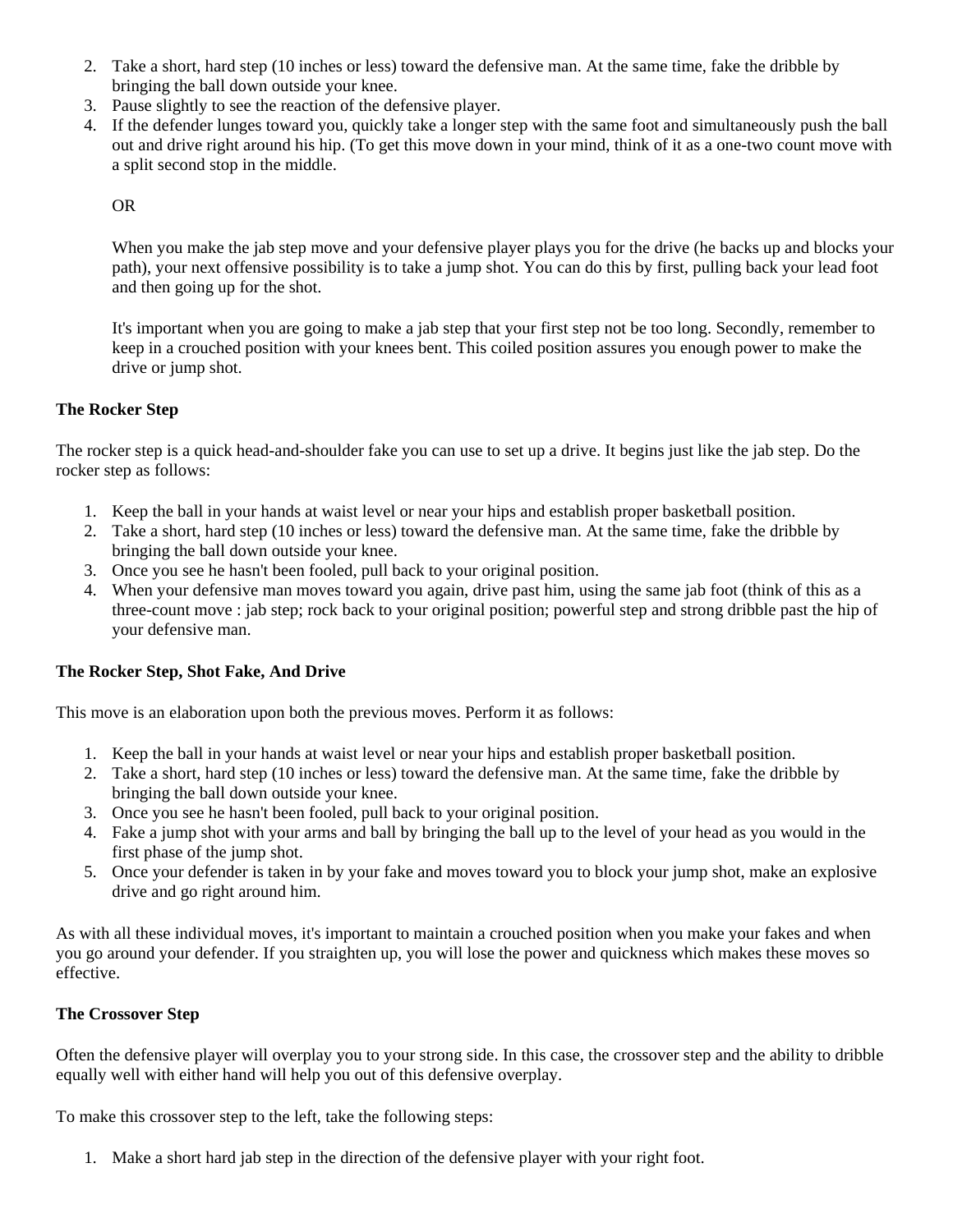- 2. Keep low and with the same leg, take a long step, crossing it over the outside of the defender's right foot.
- 3. Swing the ball very quickly from your right side to your left side as you make the leg move, cutting closely off the defender's shoulder.
- 4. Push the ball out behind the defender with your left hand, making sure it goes past his hip.

Reverse the above steps if you are being overplayed to the other side. In that case, you would be doing a crossover step to the right.

# **Dead-Ball Moves**

Many times you will encounter situations in a game when you have already picked up your dribble and your defensive man is standing right in front of you preventing you from getting off a shot or passing the ball. It is just for cases like this that you need to have some dead-ball moves. Naturally, you can use these moves away from the basket, but they are more effective when you make them not far from the hoop, either in or close by the lane.

# **The Shot Fake And Jump Shot**

To execute this move, do the following:

- 1. Start with a one-count stop. Bring the ball up toward your head to give the defensive man the impression that you are going to take a jump shot. He will lunge toward you at this moment.
- 2. Crouch down with your legs to gather your strength.
- 3. Go up with your jump shot just as your defensive man moves into you. Go up strong! Bump him a little with your shoulder, or forearm to prevent him from blocking your shot. Often your man will foul you and you get a threepoint play out of the move.

#### **Crossover**

This is another power move that will help get you past your defender after you have given up your dribble. Do the following to execute the move:

- 1. Make a one-count stop.
- 2. Make a crossover step.
- 3. Go past your defender and shoot a lay-up.

Since this is a power move, making the shot will depend a lot on getting jumping power and positioning from your lower body. Be prepared to be fouled as you go to the hoop. Protect the ball from your man with the elbow as you go up.

# **Step-Through Move**

To execute this move do the following:

- 1. Come to a one-count stop.
- 2. fake a jump shot.
- 3. If you want to go to the left, take a quick step to the side of the defender with your right foot. Protect the ball as you go toward the hoop.

# **Inside Moves With and Without the Ball**

It's a necessity in winning basketball that a team have players with good, solid inside moves. These are the player (and not just the center), who can post their man, receive a pass in the paint, or down low "in traffic" and then turn it into a highpercentage shot and a possible three-point play.

The more players a team has like this, the better off it will be. A team that can rely on good inside movement for many of its points has these positive factors working in its favor: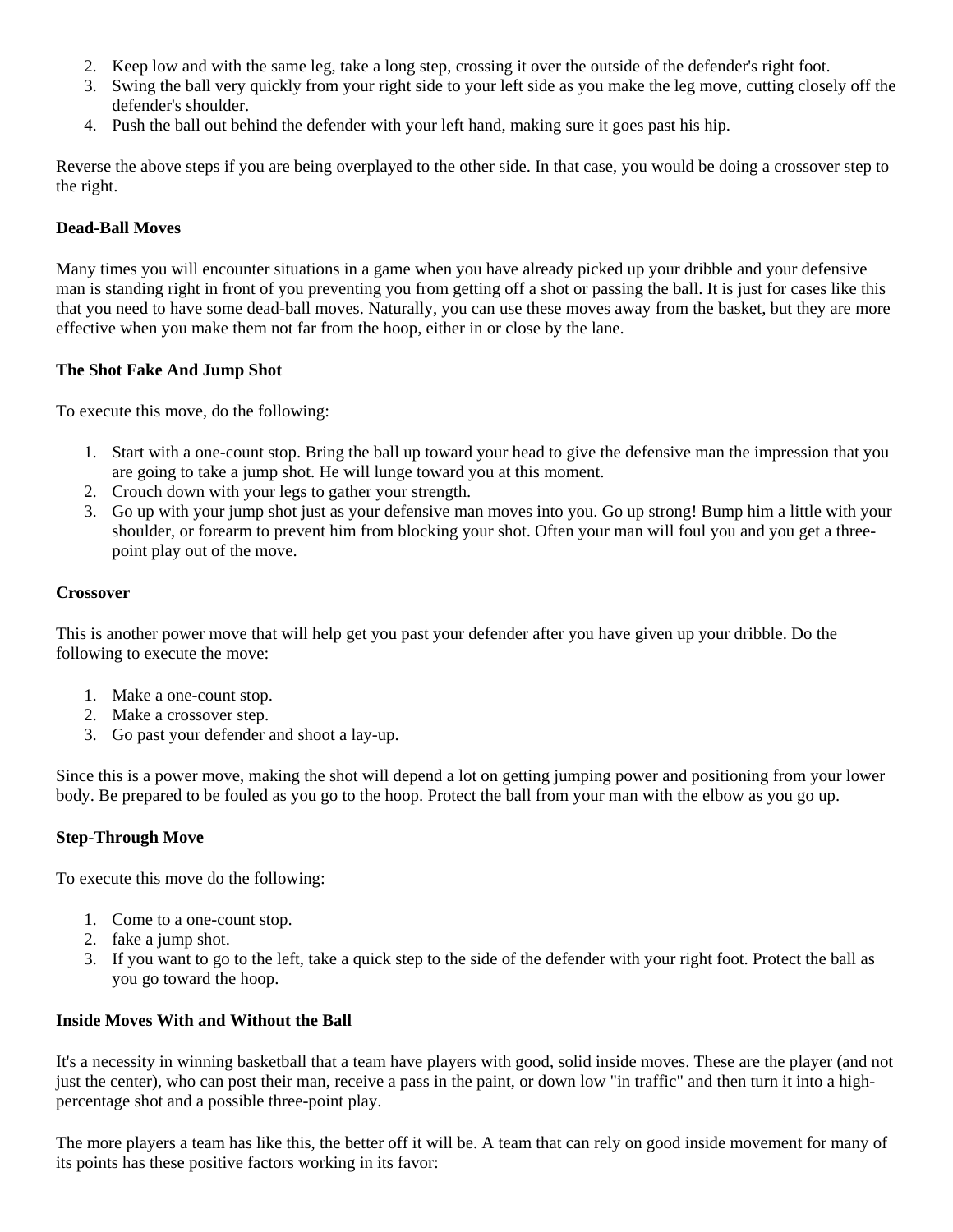- 1. It can count on getting most of its points from shots taken only a few feet away from the hoop instead of having to depend on long-range jump shots.
- 2. Three-point plays, (a field goal and a foul shot), occur more frequently "in the paint."
- 3. Strong continuous offensive play underneath the basket and the resulting personal fouls committed by the defense will quickly change the complexion of any game.
- 4. A player with good inside moves will cause the defense to double up and help out to keep him from scoring. This defensive maneuvering often results in freeing offensive forwards and guards for their outside shots.

#### **Make Yourself Bigger**

To play down low you have to make yourself bigger. You do this by setting yourself up with an exaggerated basketball stance.

Spread your feet wider than shoulder's width. Make sure your elbows are flared and your hands are up. What this big stance does for you is help keep your defensive man from stepping around you or reaching over your back to either steal or knock the ball away.

When fighting for position down low, the most important thing to do is to present yourself as a good target for your teammates. With so many players cutting in and out of the low-post area, this is often difficult.

Your own defender will be doing his best to get in front of you and cut off any passes, and any other defender coming through the low-post area will throw out his hand if it looks like he can steal an incoming pass.

Keep your man behind you at all times by continually maneuvering in front of him, blocking him with your upper arm, while at the same time presenting a target for a pass with your other arm held high. It's extremely important to have contact with the body of your defender so you can always know where he is and what type of move you can try to make.

To work successfully in the low post or in the lane, it will take a coordinated effort between the passer and you to finally get you the ball.

#### **Reading The Defense**

In the early part of every basketball game it becomes obvious how they intend to play the post man. Every post player should become aware of this fact.

As the ball is brought up court, the post man should line up on the high side of the box (rectangle along the foul lane). The post man should face into the lane. This simple maneuver, (facing the lane), causes many problems for the defender. Generally, a defensive man is not accustomed to see the man he is guarding squarely facing him and staring him in the eye. In such a position, the defensive man feels mighty foolish playing in front of the offensive man.

As the ball is brought into the wing area (free throw line, extended), the post man's first step should be toward the baseline to drive the man down. Then, he pivots into the defender to seal him off. The pivot must be executed properly ... knees flexed, hips lowered, feet spread wider than shoulder's width, arms up with elbows out, taking up a lot of space on the court.

Now is the time to note how your defender is playing you. Generally, each team will establish a certain pattern on guarding the post man. Usually, after two or three times down the court, the coach can see the trend. This is one of the first thing every good coach looks for from the bench. An intelligent post player determines this, too. He should call this to the coach's attention at an early time out. If a post man can come over to the bench and say, confidently and correctly, "They are fronting me when I'm low and siding me to the baseline side, when I'm high." Or, "They are playing directly behind me at all times." Then, you are well on your way toward being a good pivot man.

When the ball is thrown to the forward at a wing position, below the free throw line, and the defensive post man is playing on the low side (baseline side), the next possession the post man should line up on the low side of the box. He should be thinking "short hook to the middle" if he gets the ball. If the defensive man is playing on the high side of the post, not the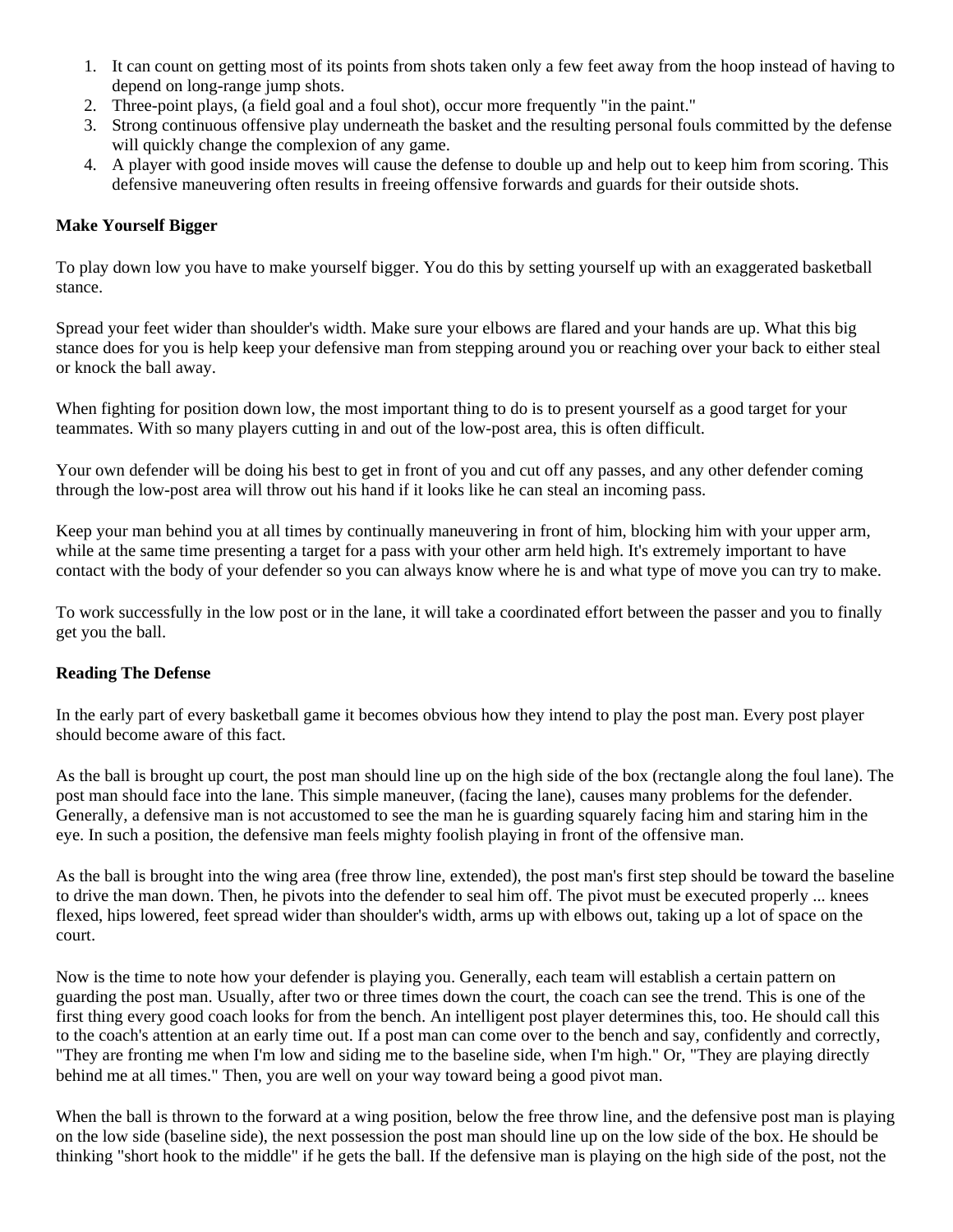baseline side, The offensive post man should move up the lane to straddle the second lane mark, but he should stay on the lane. The post man should be thinking power lay-up if he gets the ball. If the defensive man is directly behind, get to the high side of the box. Think short hook to the outside or short jumper to the middle. You might even get a power lay-up by faking to the middle, then executing a quick drop step with the baseline foot, then, power it up.

If the defensive man is fronting you completely, slide up the lane to the third lane marker and move a half step off the lane. More will be said about the pass and type of shot to be used in different situations; but, to put things briefly, if the defensive man is playing on the high side, the post man should expect a bounce or overhead pass and be thinking power lay-up.

If the defender is on the low side you should expect a bounce, overhead, or halo pass, and be thinking hook to the middle.

If the defender is behind, look for a bounce, overhead, or halo pass, and be thinking quick pivot jumper or a one ball busting dribble-drive move.

If the defender is fronting, you should expect a lob pass from the forward at the strong-side wing; and, the guard at the point as you swing into the lane, or from a weak-side forward, who has flashed to the high post. The shot in all three cases will be either a baby jumper or a power lay-up.

# **The Rear Turn**

When you're being closely guarded from behind in the low post, you often need to make a quick rear turn to spring yourself free to receive a pass. This move is made by hooking your outside foot around the outside foot of your defensive man and then quickly pivoting on your lead foot. Bend over slightly as you make the turn, being sure to make contact with your man with your rear and back.

Once you have good positioning, ask for the ball with either one or two hands. Hold this position for a two-count so the player with the ball can see you.

To prevent your defensive man from interfering with the incoming pass, it's important that you seal him off by putting the forearm of your non-target arm, bent at a 45-degree angle, on his chest, without using the hand to push or hold him. If you don't get the ball, by the end of the count, move somewhere and set a screen.

Another effective way of keeping the defender from reaching over and stealing a pass is to hook your non-target forearm in the crook of the defenders extended arm and push it down. Continue to signal for the ball with the other arm.

#### **The Step Across**

When your defender is playing in front of you on the ball side in the low post, you will never be able to receive a good pass unless you can get back in front of your man.

The best way to do this is to do the following:

- 1. Make a strong step in the direction away from the ball.
- 2. Come back quickly and step in front of your defender with the foot nearest the ball.
- 3. You can keep the man sealed off by keeping low and leaning against his leg and hip. This will keep him from getting around you again. Put your arm up and call for the ball.

#### **The Reverse**

If you are positioned down low on the ball side, but your man is keeping you from getting a pass, a good way to free yourself is with a reverse move. To make the reverse work for you, do the following:

- 1. Take a hard step toward the passer.
- 2. Then make a drop step with the foot nearest the baseline.